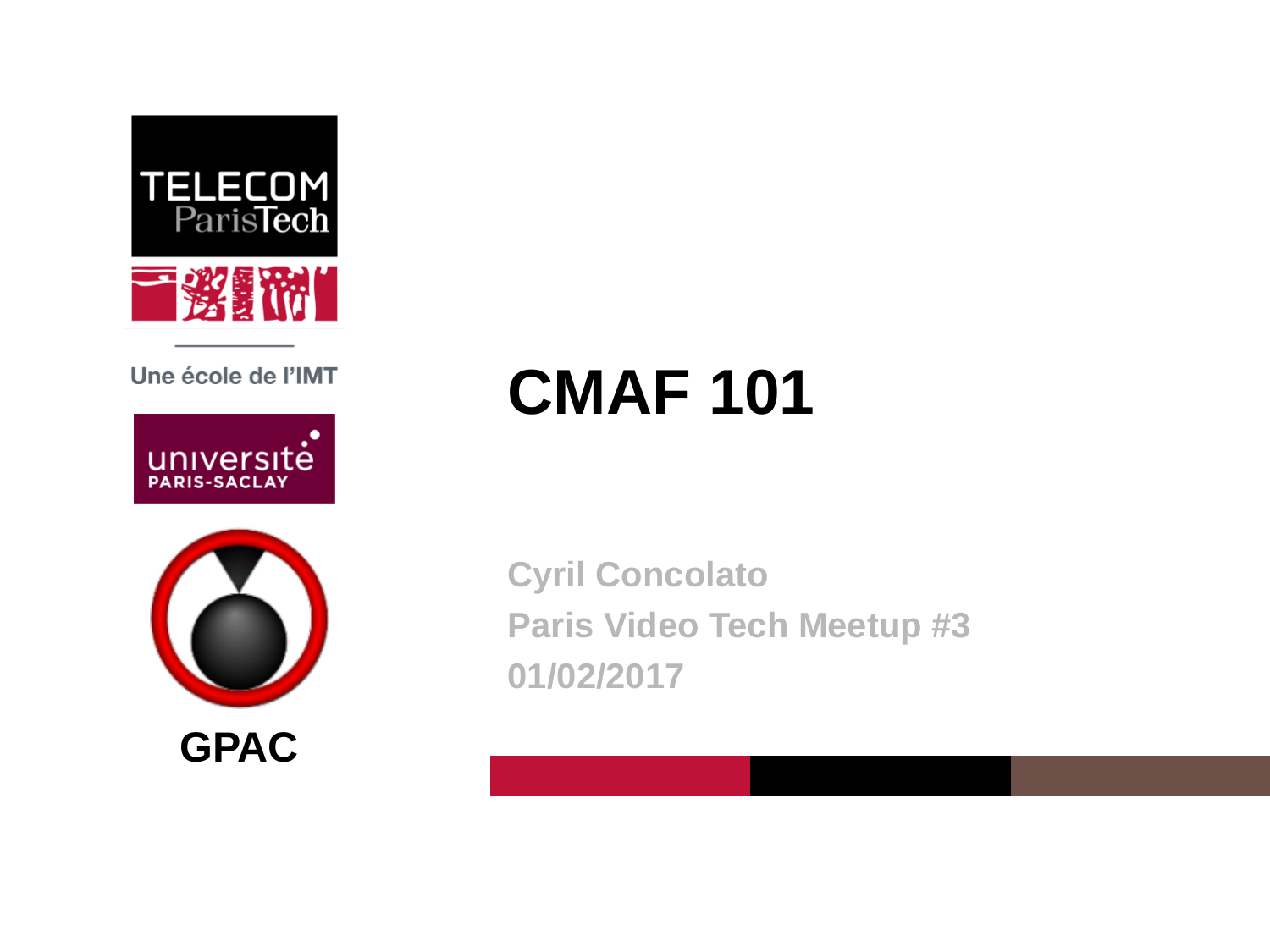# **Disclaimer**

**These are my views/understanding (based on Jan. 2017 version), not necessarily the views of the CMAF group or of the other chairs or the final standard**

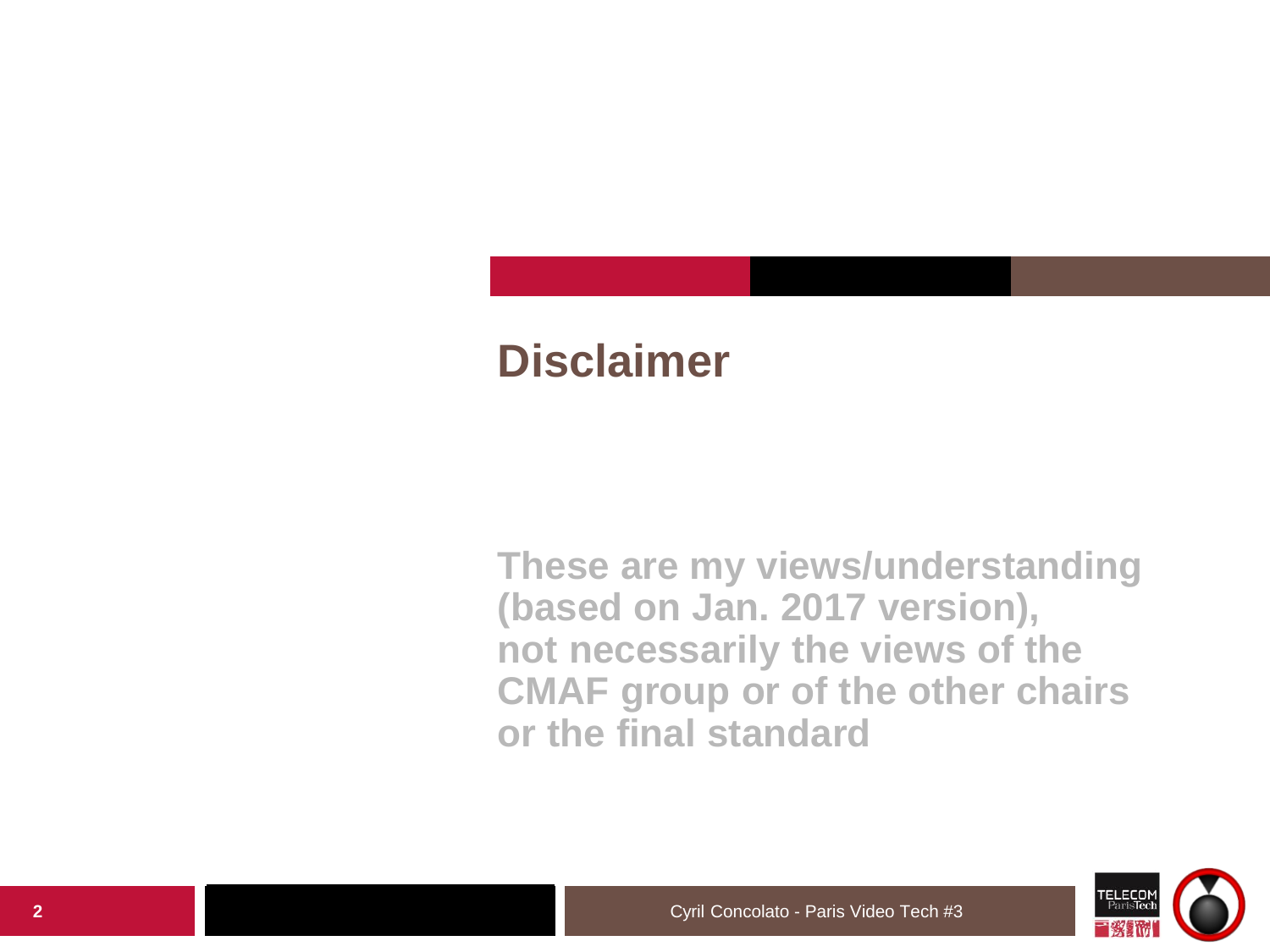# **Adaptive Streaming Market Fragmentation**



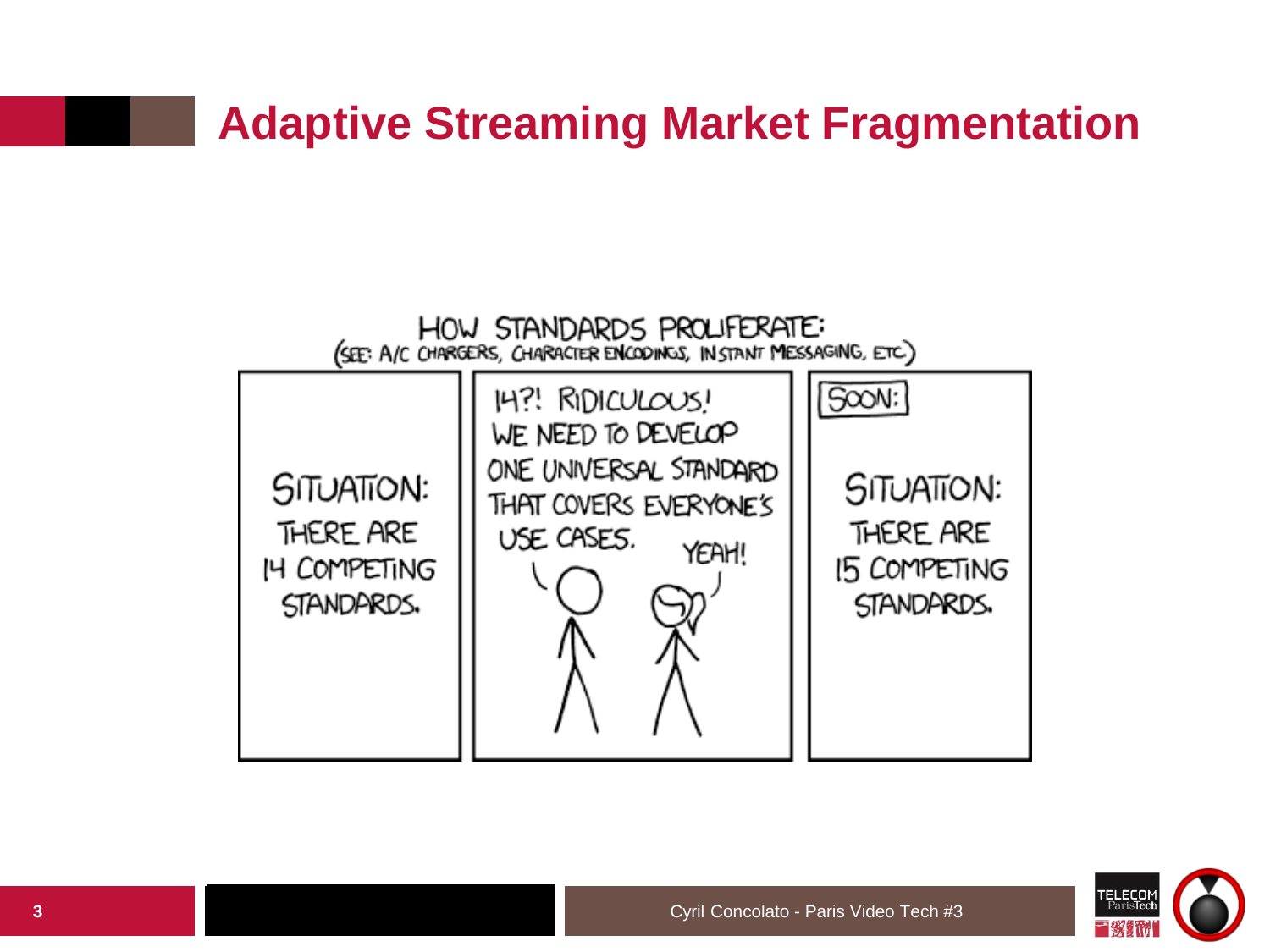

### **Specification mainly proposed by**

- Apple
- Microsoft

### **Defines a Format for Segmented Delivery**

- To improve cacheability, to reduce CDN costs
- To reduce deployment complexity, to remove the need for gateways/transformatters

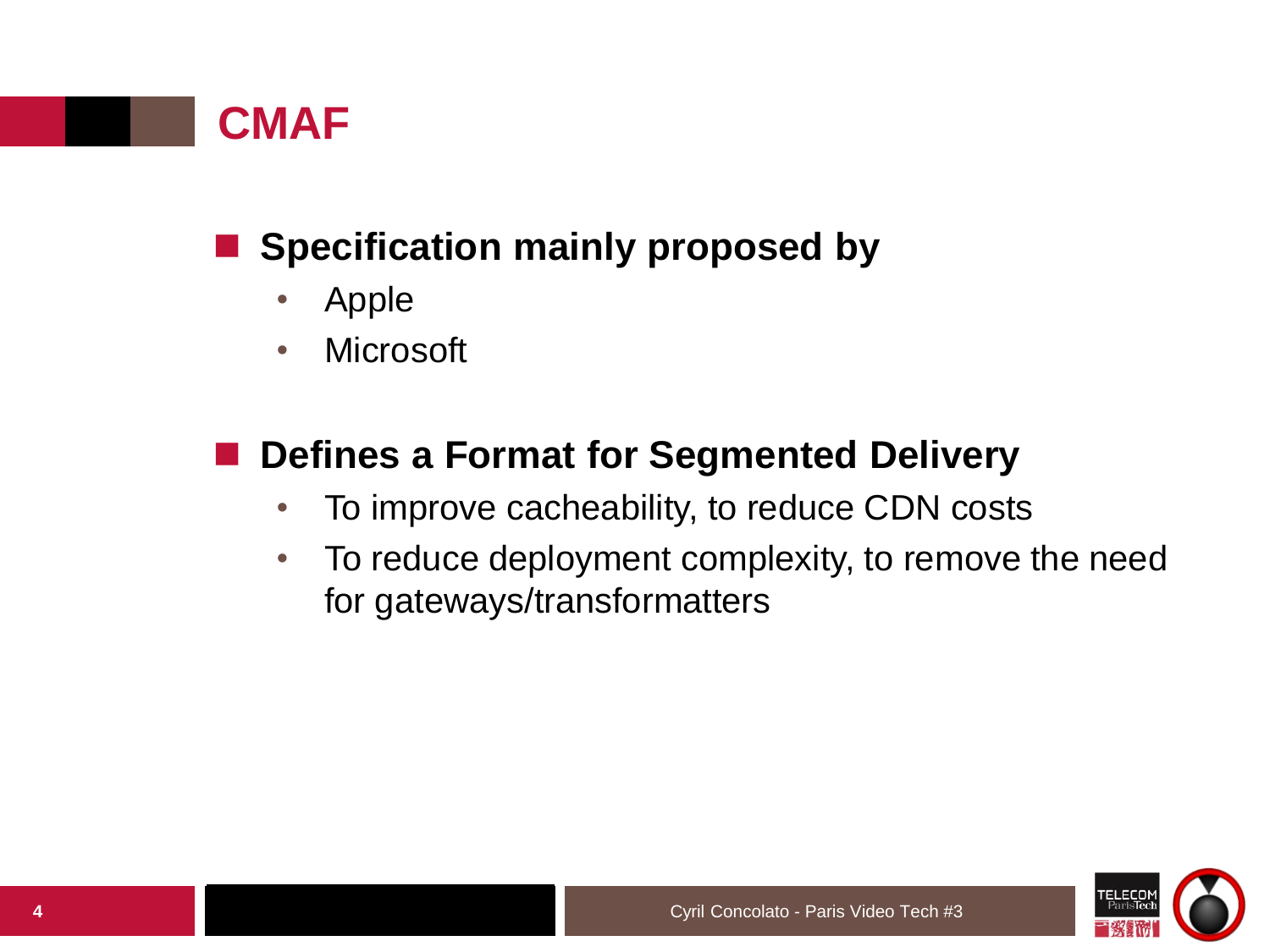# **C-MAF: What is a MAF ?**

#### **MPEG usually makes wide, general-purpose, application-agnostic formats**

- Ex: Codecs (AVC, HEVC ...) can be used for
	- ─ Broadcast, on-demand, video conferencing systems …
- Ex: Containers can be used in many application types
	- ─ MPEG-2 TS is used in DVB, ATSC, HLS, …
	- ─ MP4 is used as camera files, web streams …

#### **MAF = MPEG Application Format (ISO/IEC 23000, a.k.a. MPEG-A)**

• Interesting combinations of MPEG standards for dedicated applications

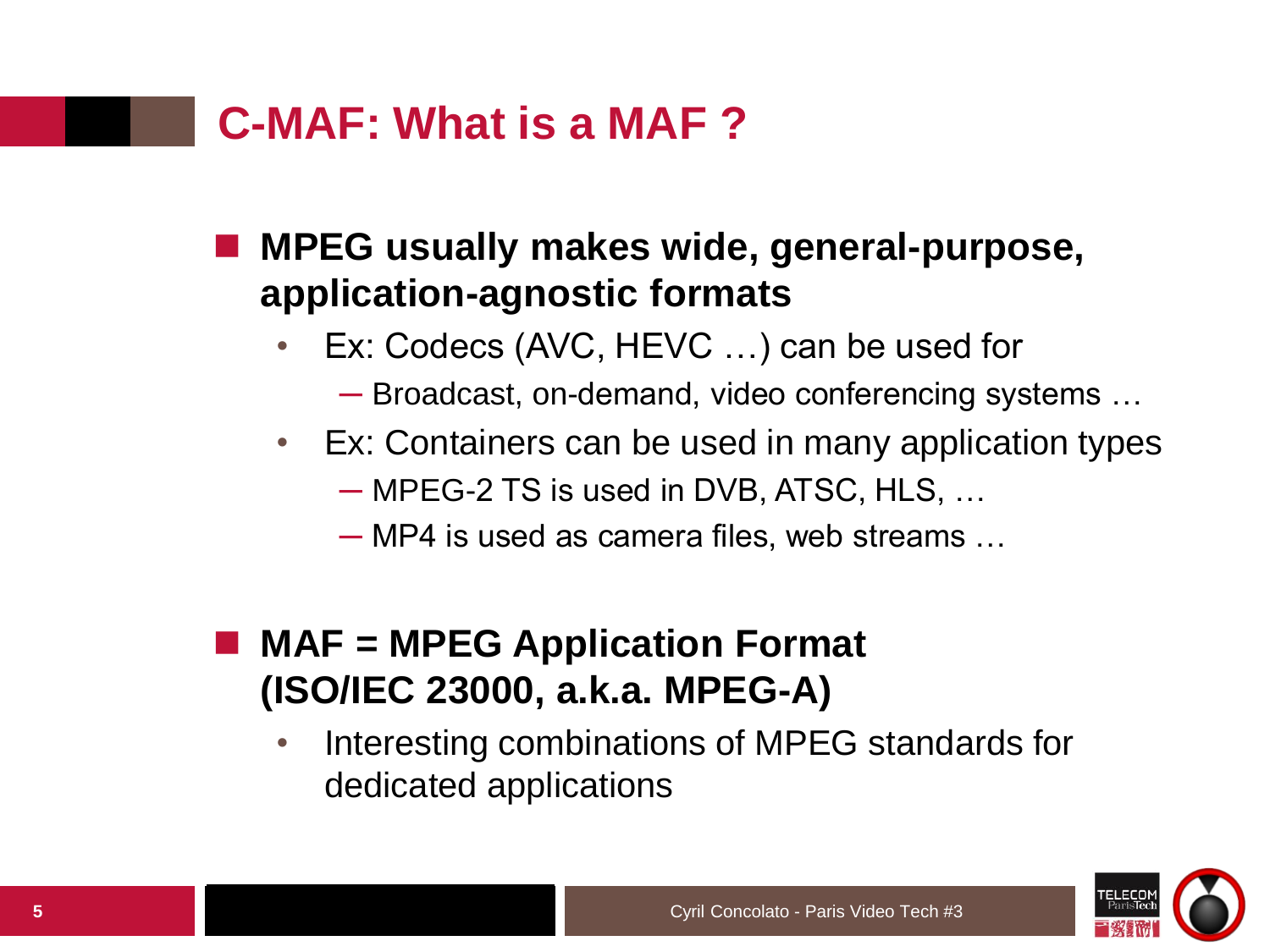#### **Lots of MAFs**

**ISO/IEC 23000-2: Music player and application format ISO/IEC 23000-3: Photo player application format ISO/IEC 23000-4: Musical slide show application format ISO/IEC 23000-5: Media streaming application format ISO/IEC 23000-6: Professional archival application format ISO/IEC 23000-7: Open release access application format ISO/IEC 23000-8: Portable video player application format ISO/IEC 23000-9: Digital Multimedia Broadcasting application format ISO/IEC 23000-10: Video surveillance application format ISO/IEC 23000-11: Stereoscopic video application format ISO/IEC 23000-12: Interactive music application format ISO/IEC 23000-13: Augmented reality application format ISO/IEC 23000-15: Multimedia preservation application format ISO/IEC 23000-16: Publish/Subscribe application format ISO/IEC 23000-17: Multiple Sensorial Media application format ISO/IEC 23000-18: Media Linking application format ISO/IEC 23000-19: Common media application format ISO/IEC 23000-20: Omni-directional Media application format**

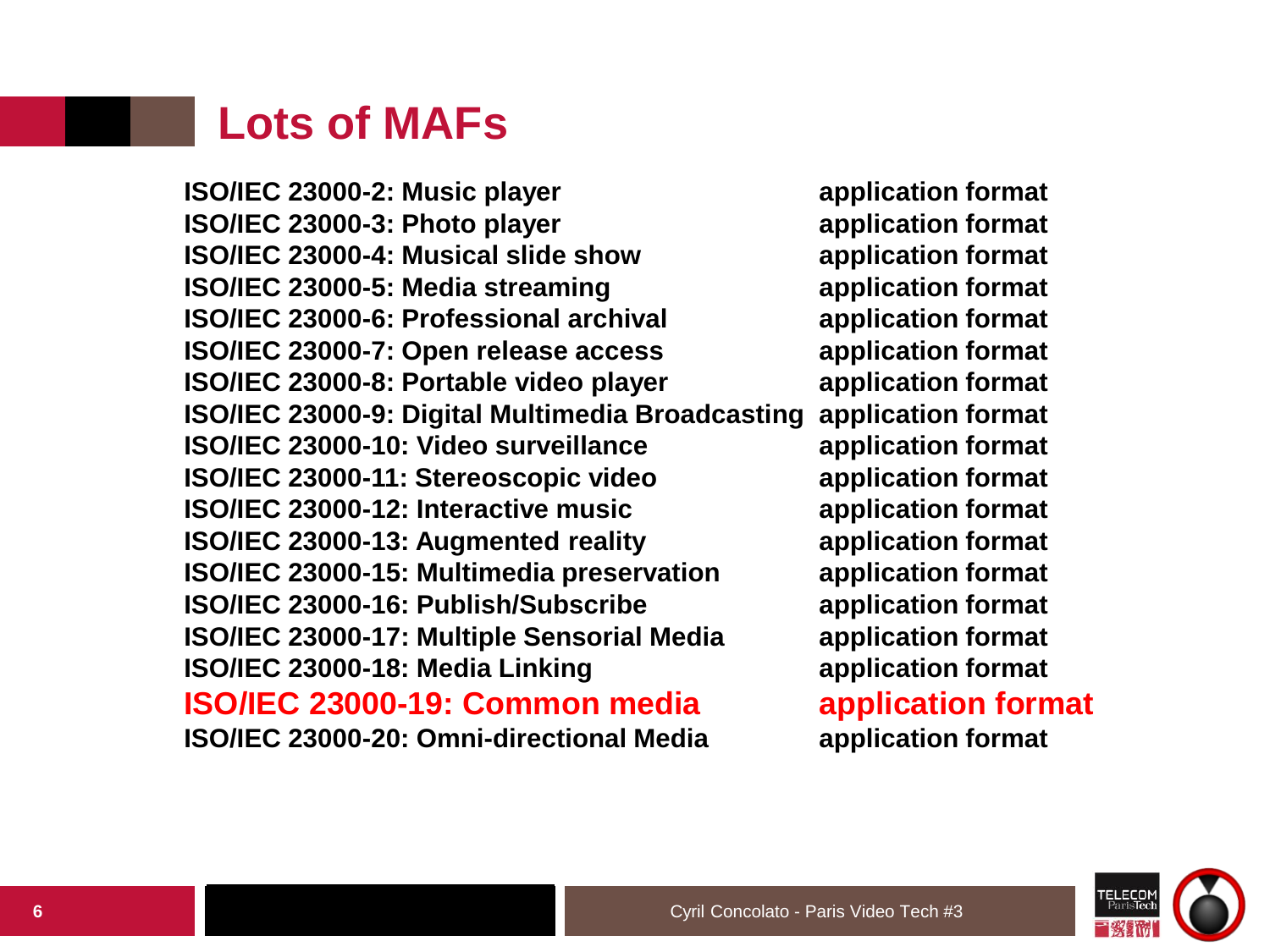

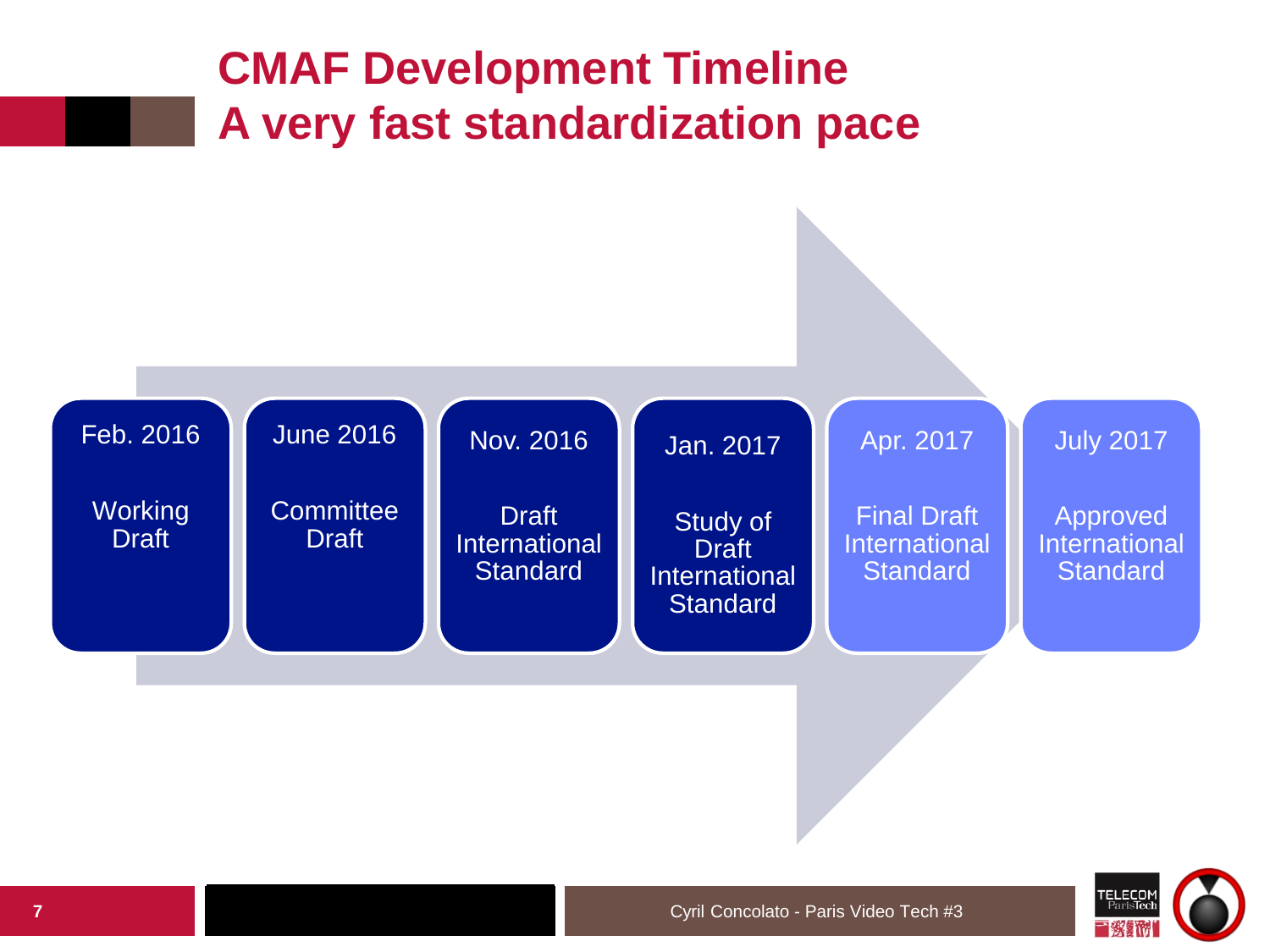# **The CMAF Specification**

#### **Covered**

- Media Format: choice of MP4 / CENC & constraints
- Media Profiles: choice of codecs (AAC, AVC, HEVC) & constraints
- Presentation Profiles: set of Media Profiles

#### **Not covered**

- No new ISOBMFF features, no new boxes
	- ─ Content should play in existing players
- No new manifest format
- No specific player behavior

#### **Not completed**

- Encryption modes: CBC vs. CTR
	- ─ CMAF only fully useful today for non-protected content

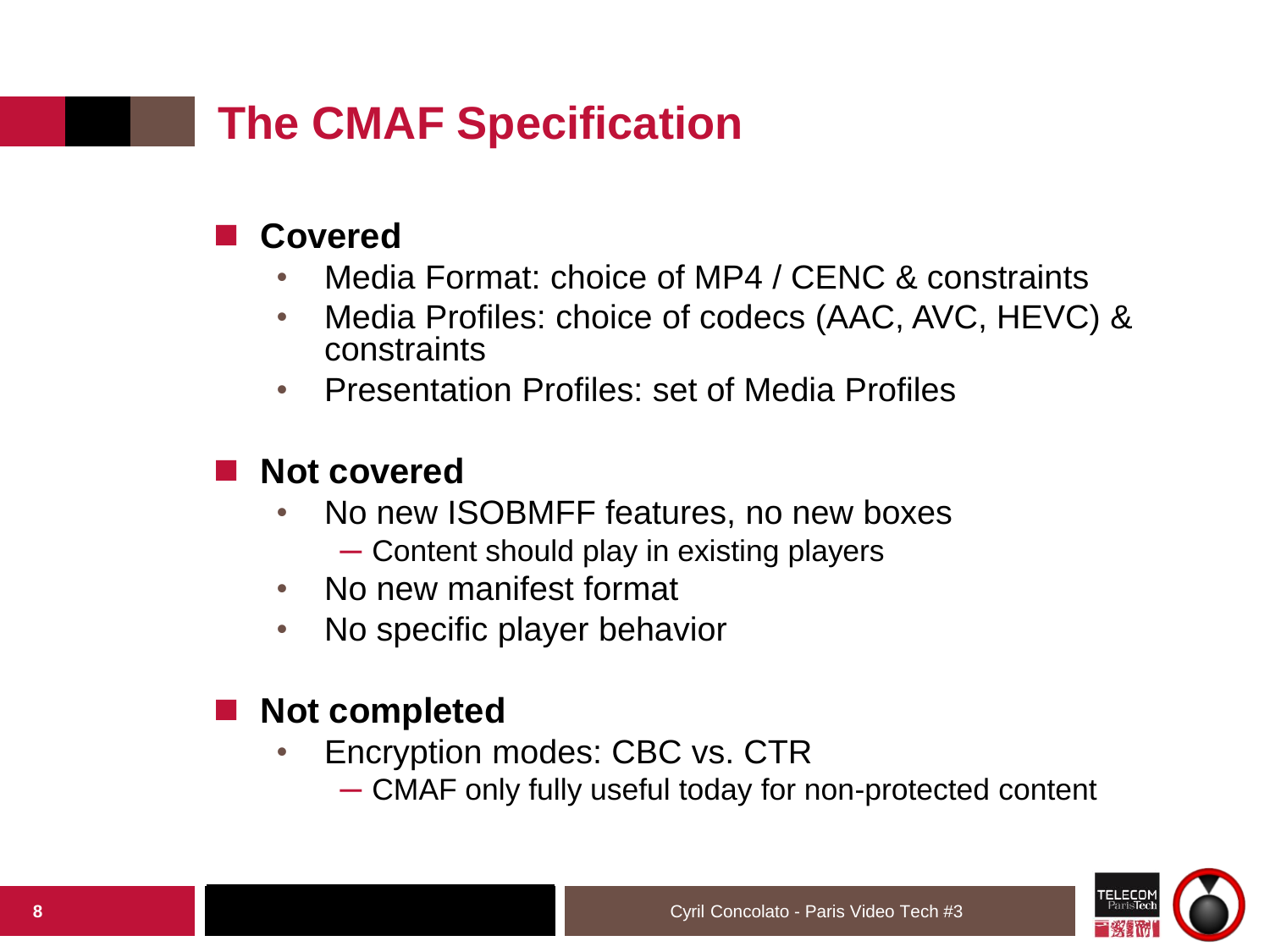# **First time reading the CMAF spec: Why is it so complex?**

#### **<https://www.youtube.com/watch?v=oLxFqzumFrc>**



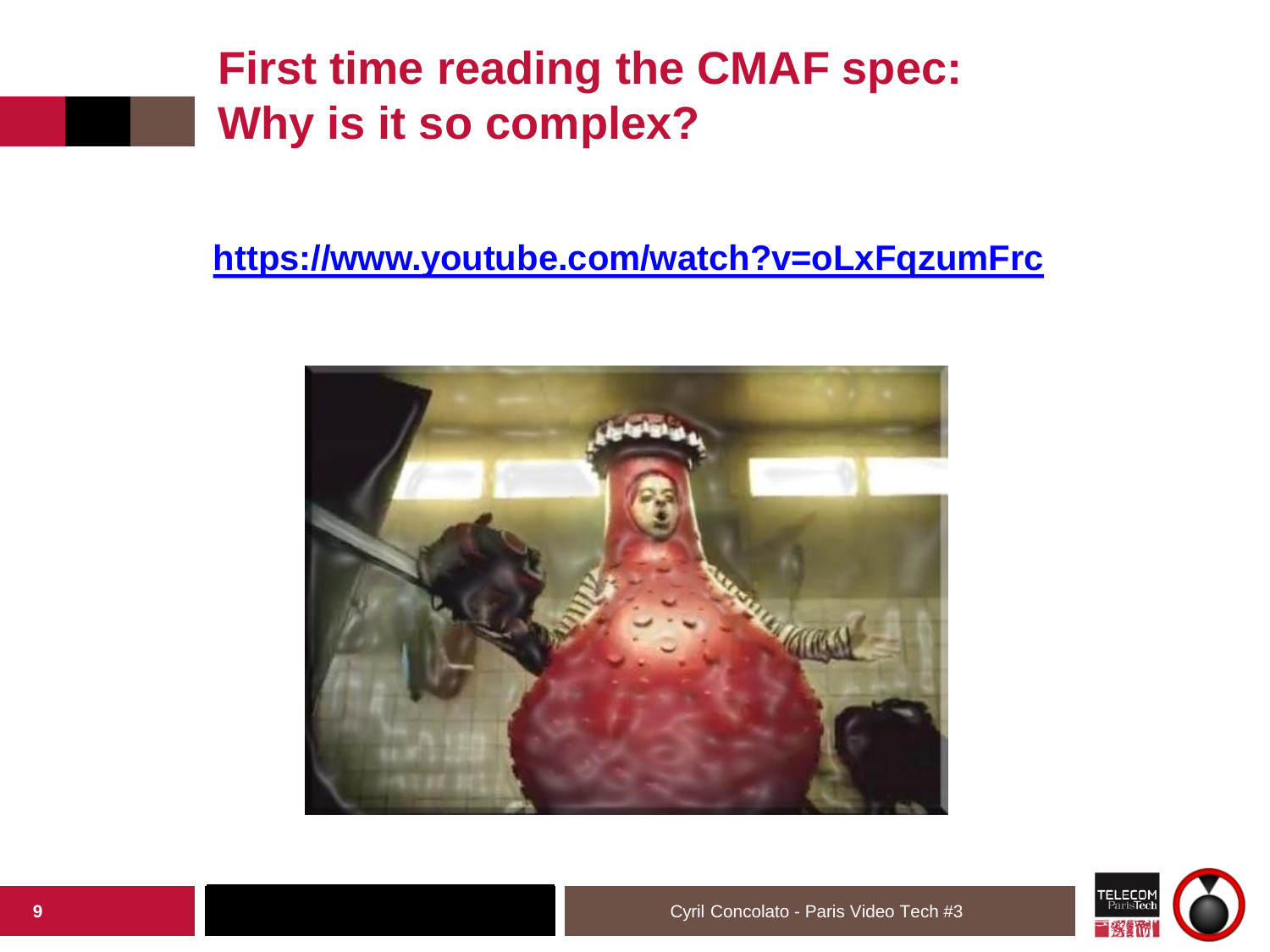# **Basic Concept: Segmented Delivery**

#### **Ability to process parts of a stream independently**

- At the encoding level: open/closed GoP
- At the encryption level: encryption metadata
- At the packaging level: self-contained ISOBMFF data

#### **Ability to switch between streams without doubledownload and double-decode**

- At the encoding level: time-alignment of closed GoPs
- At the encryption level: shared encryption parameters
- At the packaging level: shared ISOBMFF parameters => CMAF Fragment

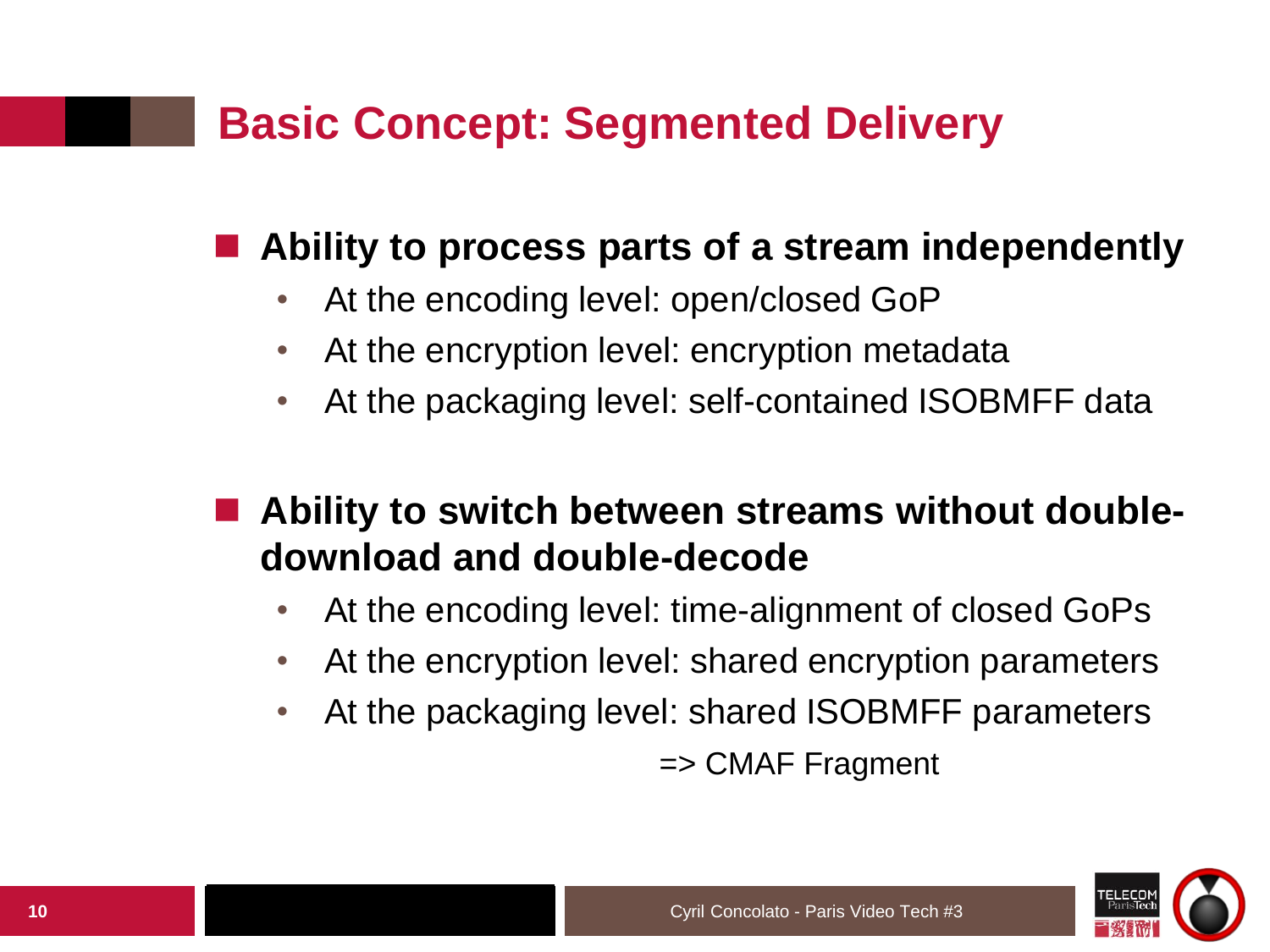# **Basic Concept: CMAF Fragment**

#### **A set of constraints to guarantee**

- Independent parsing
- Independent decryption
- Independent decoding

### **Additional mappings to delivery units for**

- On-Demand Delivery
- Live Delivery
- Low Latency Delivery

#### **Remember: A CMAF Fragment is not a delivery concept!!!**

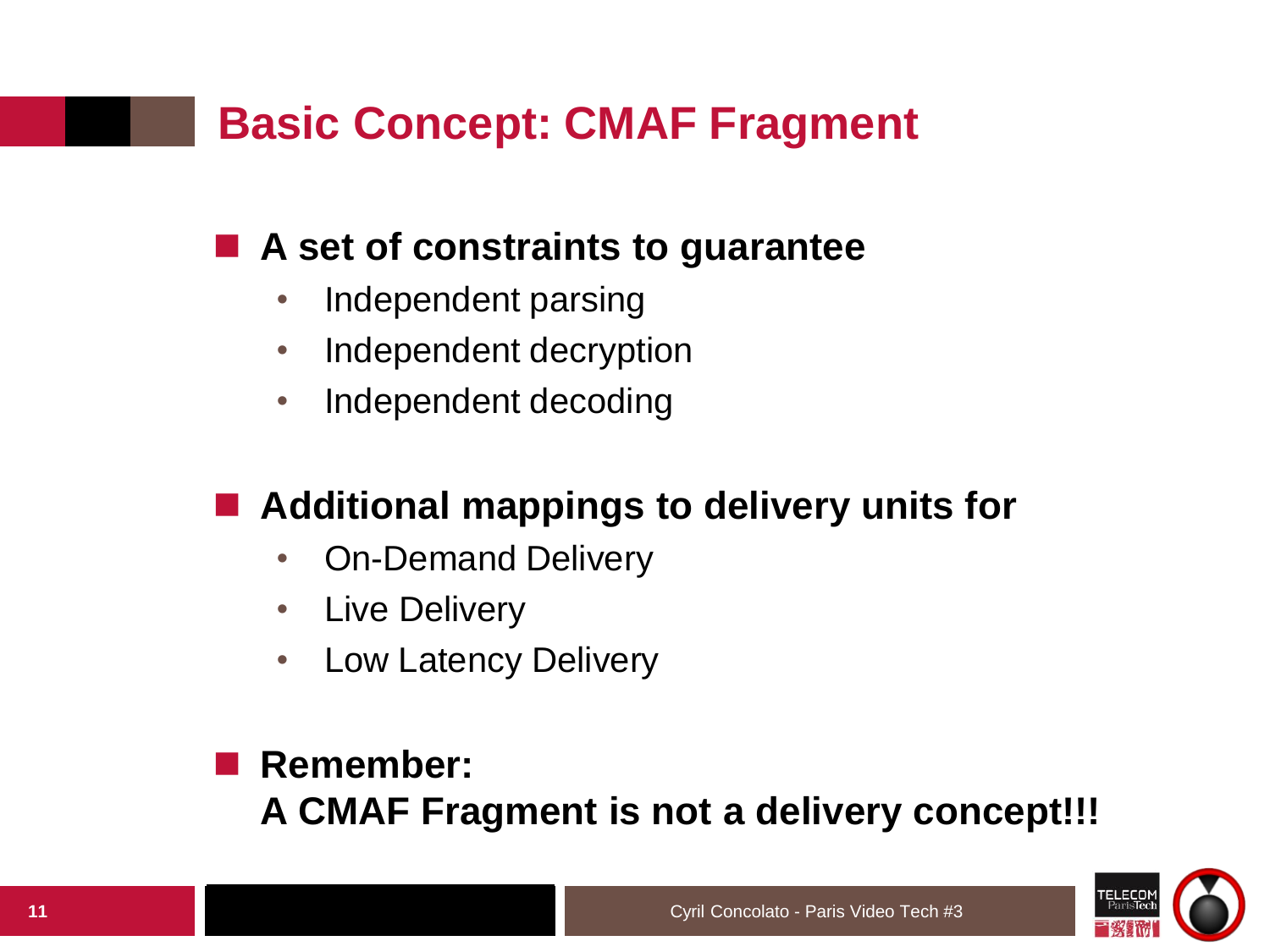# **Basic Concept: CMAF Track**

### ■ Set of contiguous CMAF Fragments

- single media type (no multiplex)
- **Associated to a CMAF Header**

 **Remember: A CMAF Track is not a delivery concept!!!**

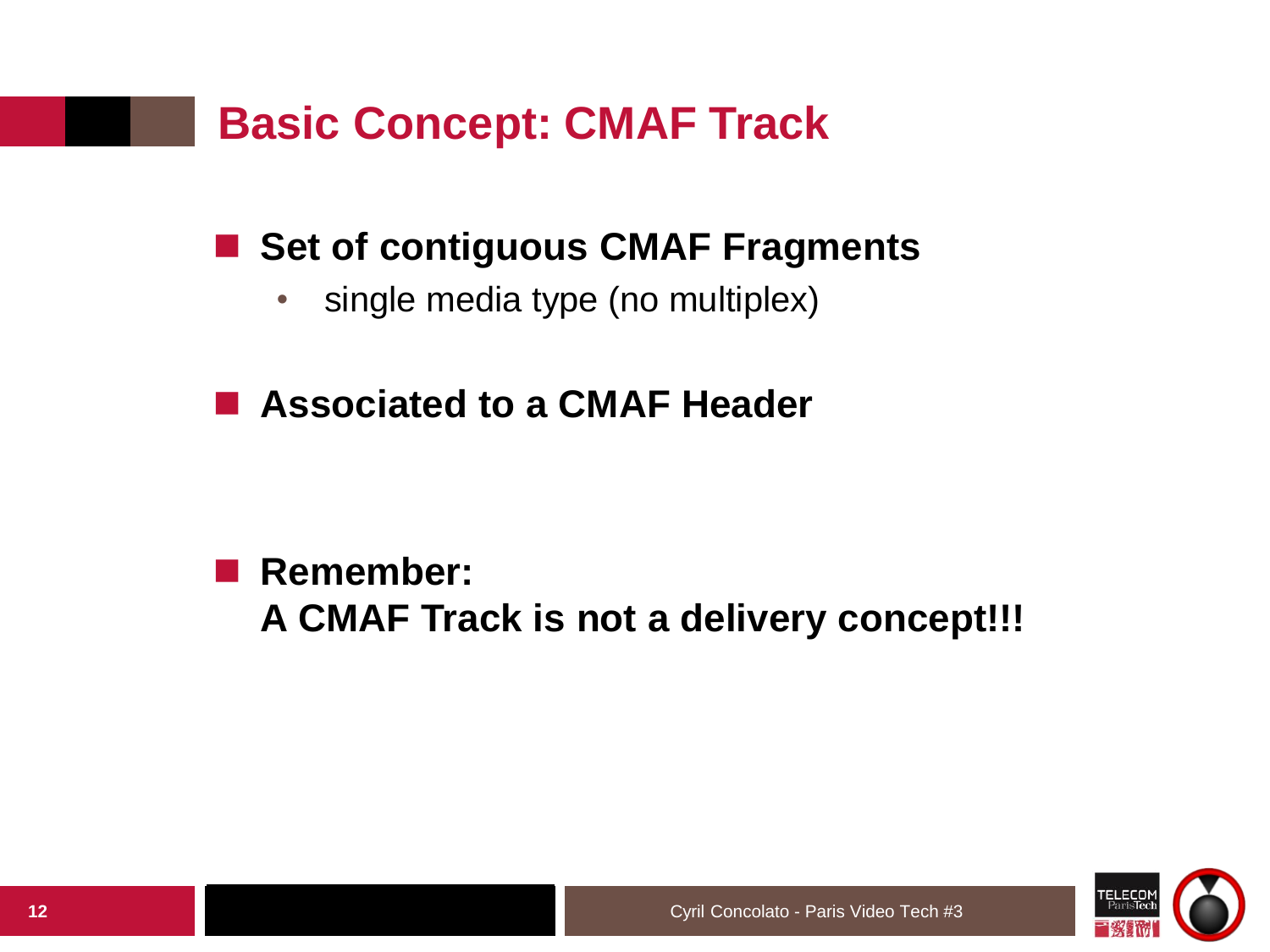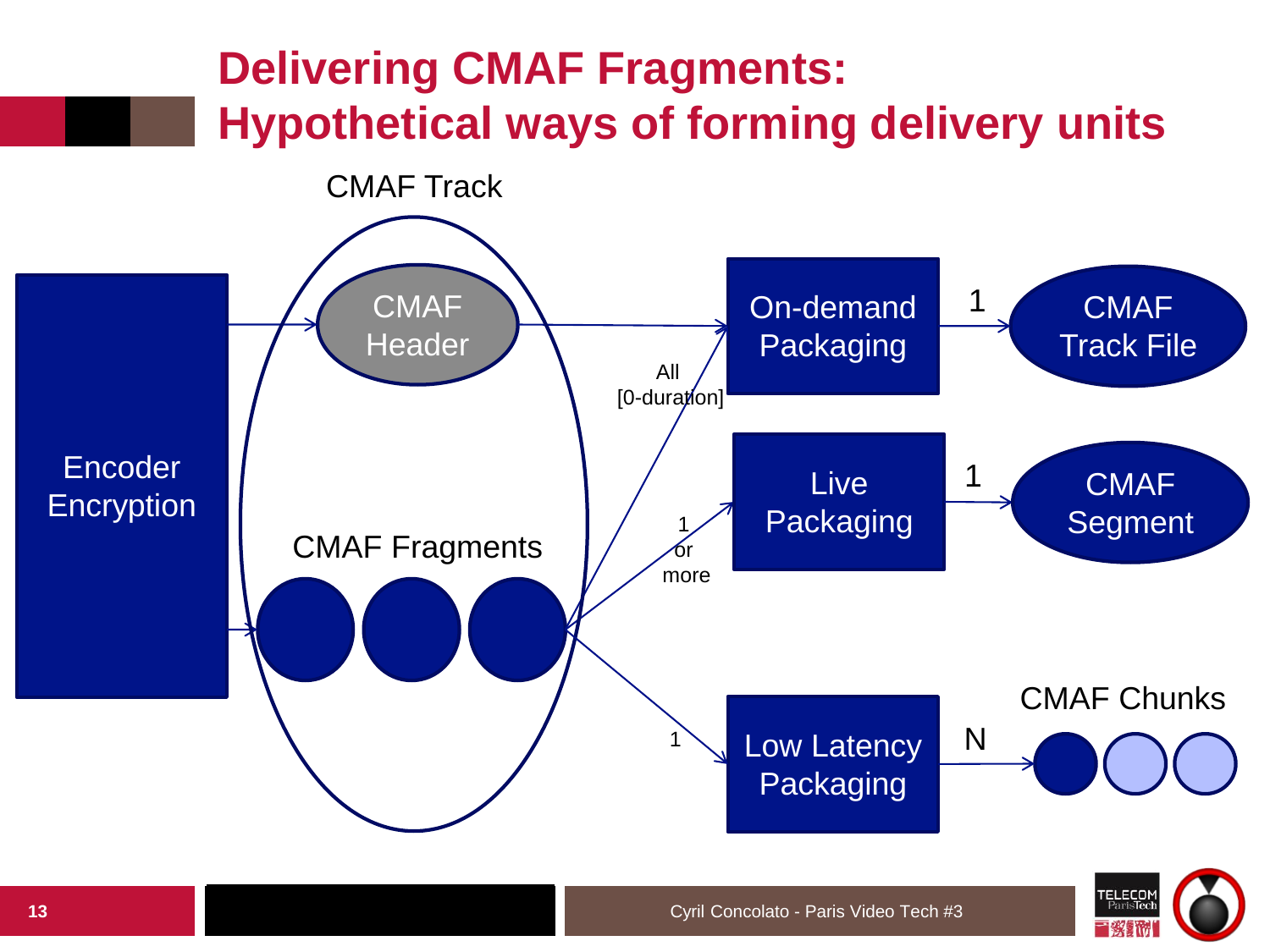

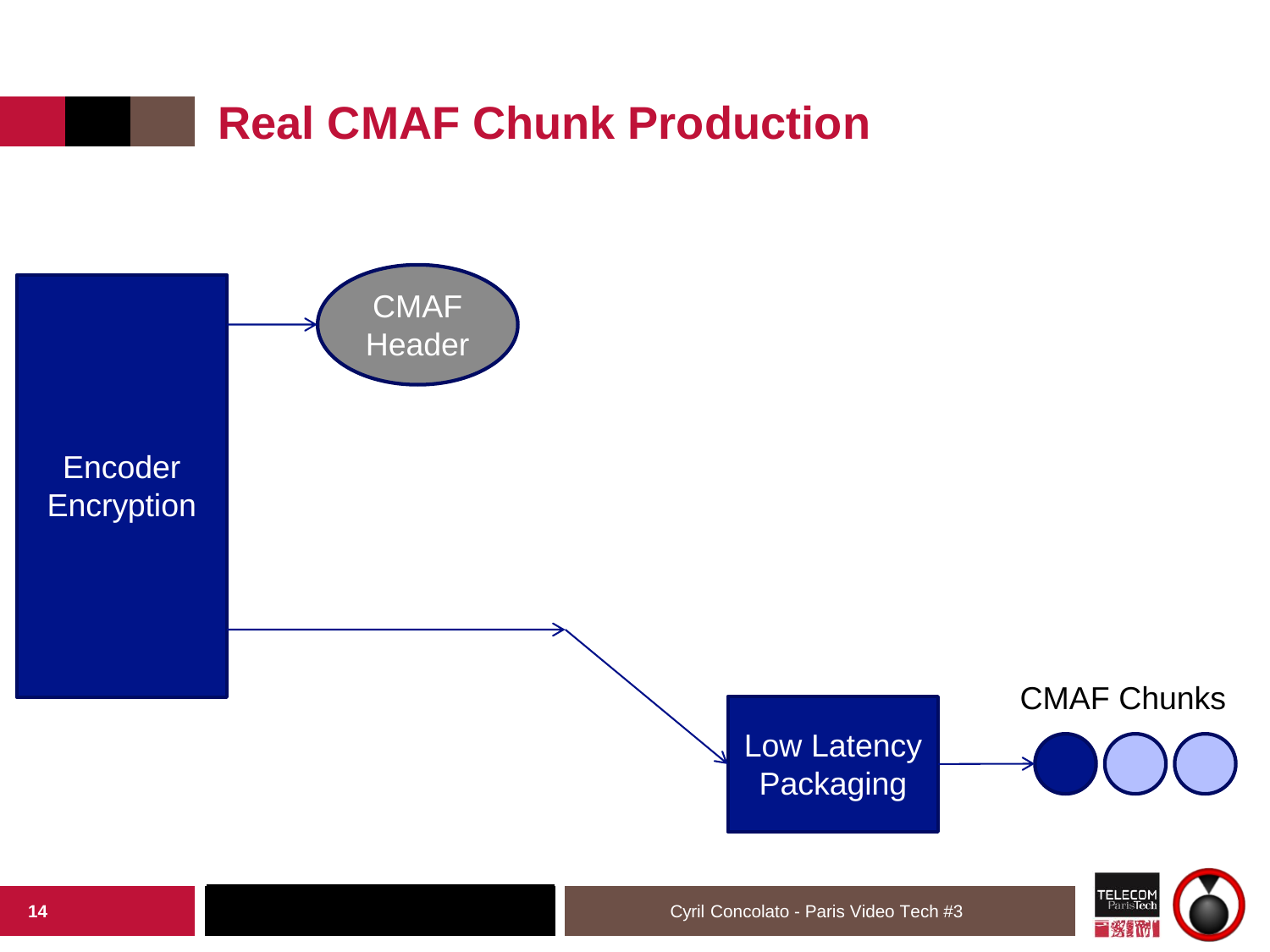![](_page_14_Picture_0.jpeg)

#### **Manifests will typically provide URLs to**

- CMAF Track Files
- Or CMAF Header + CMAF Segments
- Or CMAF Header + CMAF Chunks

#### **CMAF Resource Signaling via ISOBMFF brands**

- 'cmfc' (general CMAF compatibility)
- $\bullet$ 'cmfs' (CMAF segment compatibility)
- $\bullet$ 'cmfl' (CMAF Chunks compatibility)

![](_page_14_Picture_9.jpeg)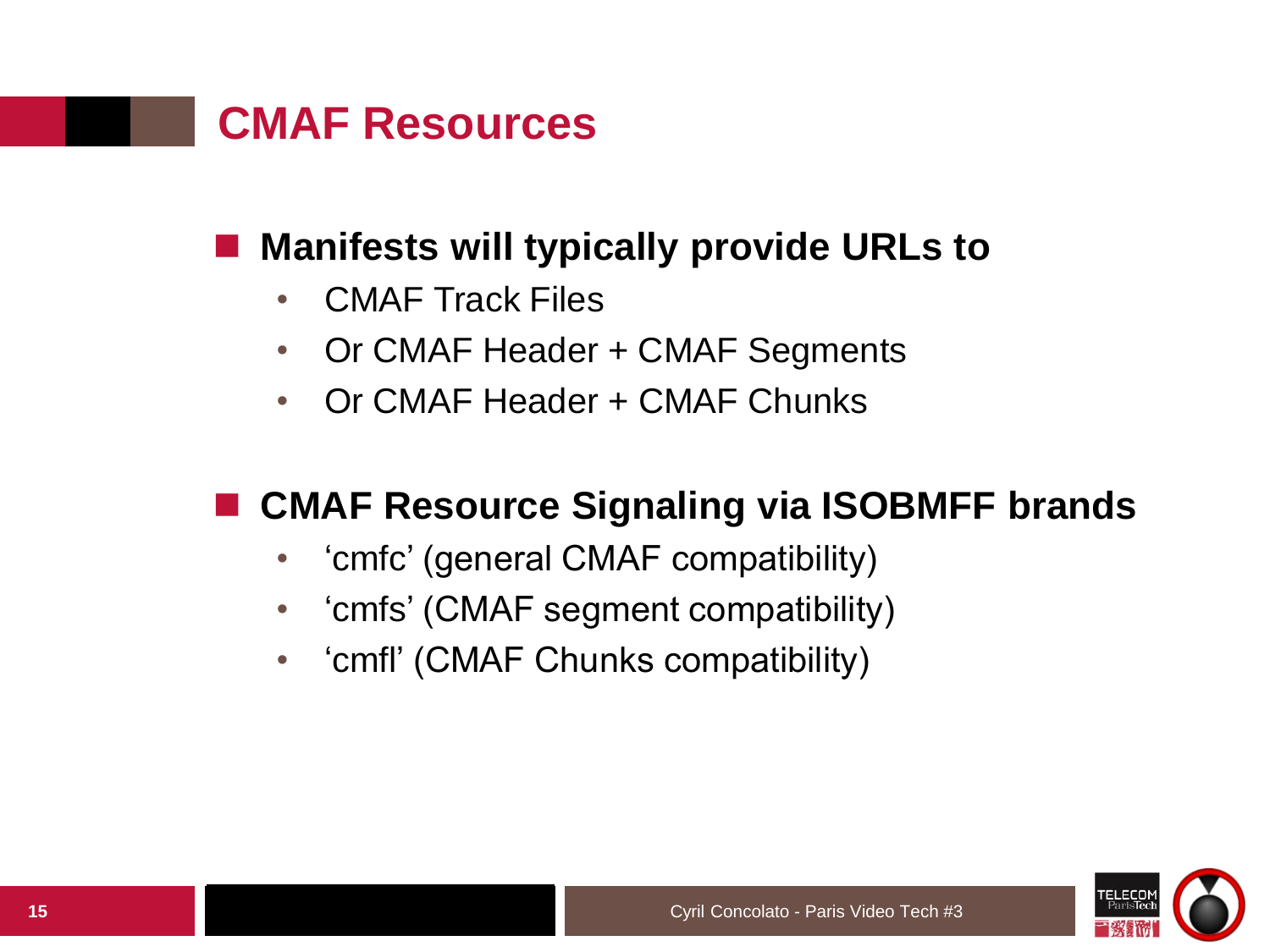![](_page_15_Figure_0.jpeg)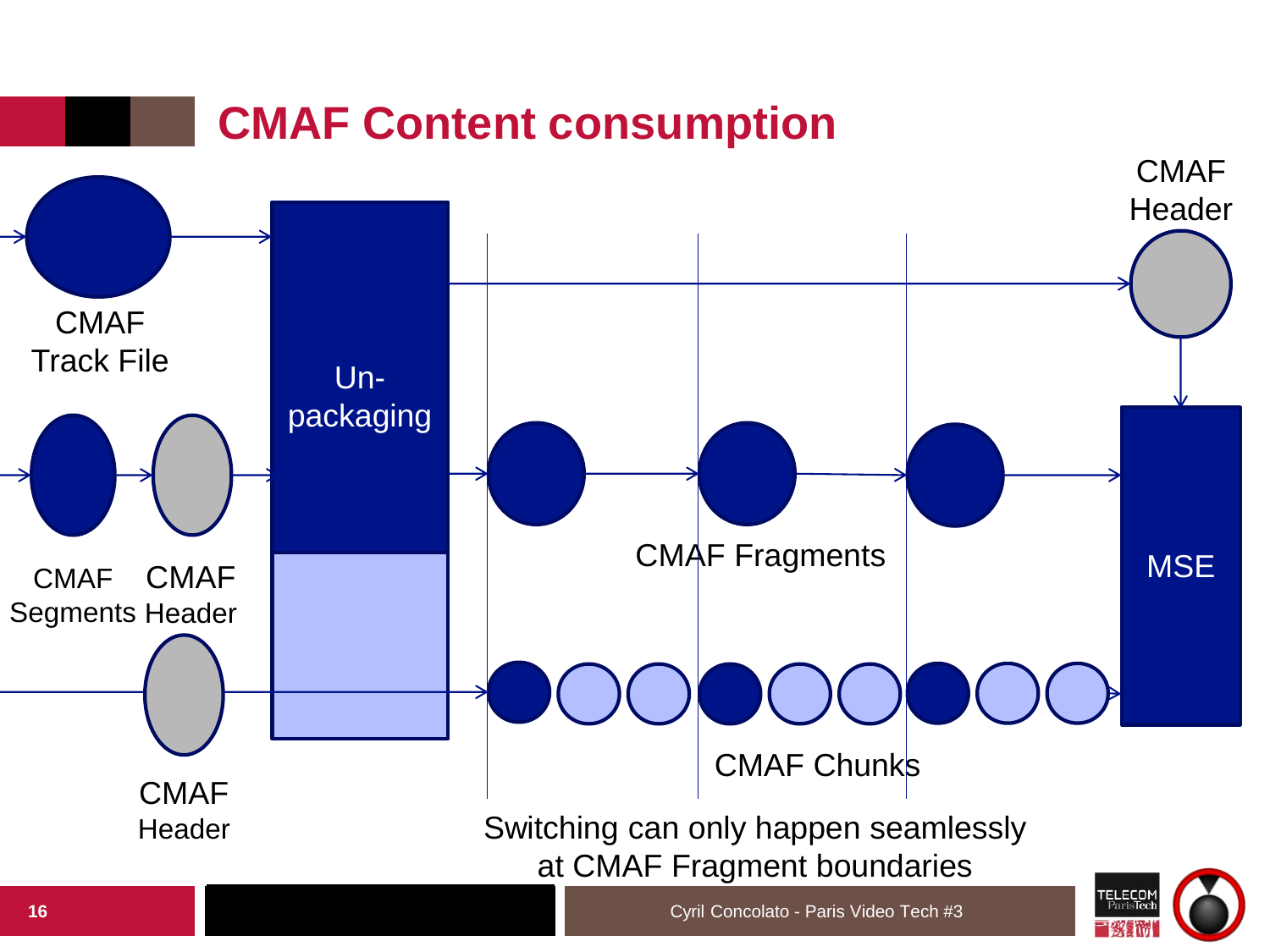![](_page_16_Figure_0.jpeg)

![](_page_16_Picture_1.jpeg)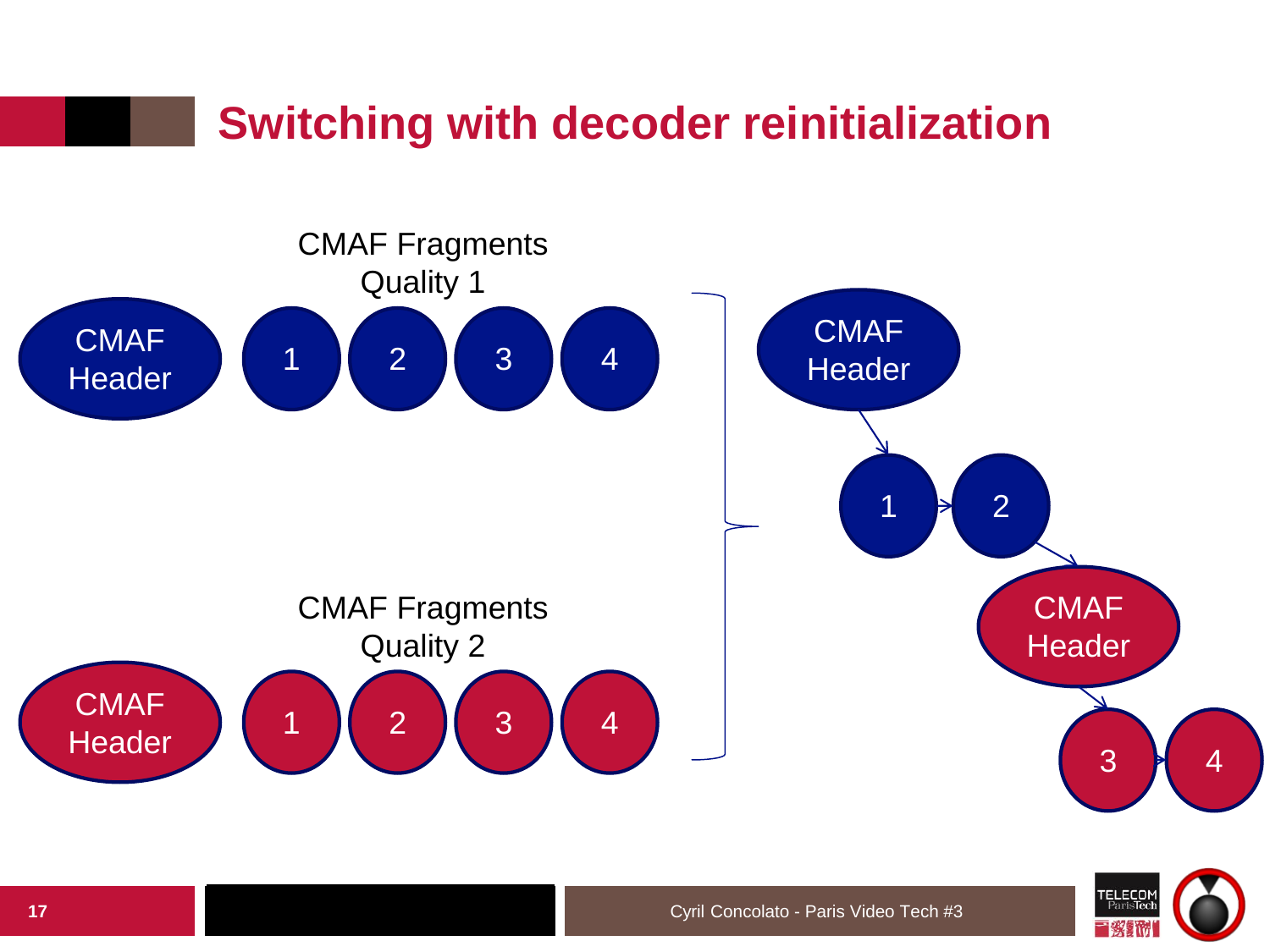![](_page_17_Figure_0.jpeg)

![](_page_17_Picture_1.jpeg)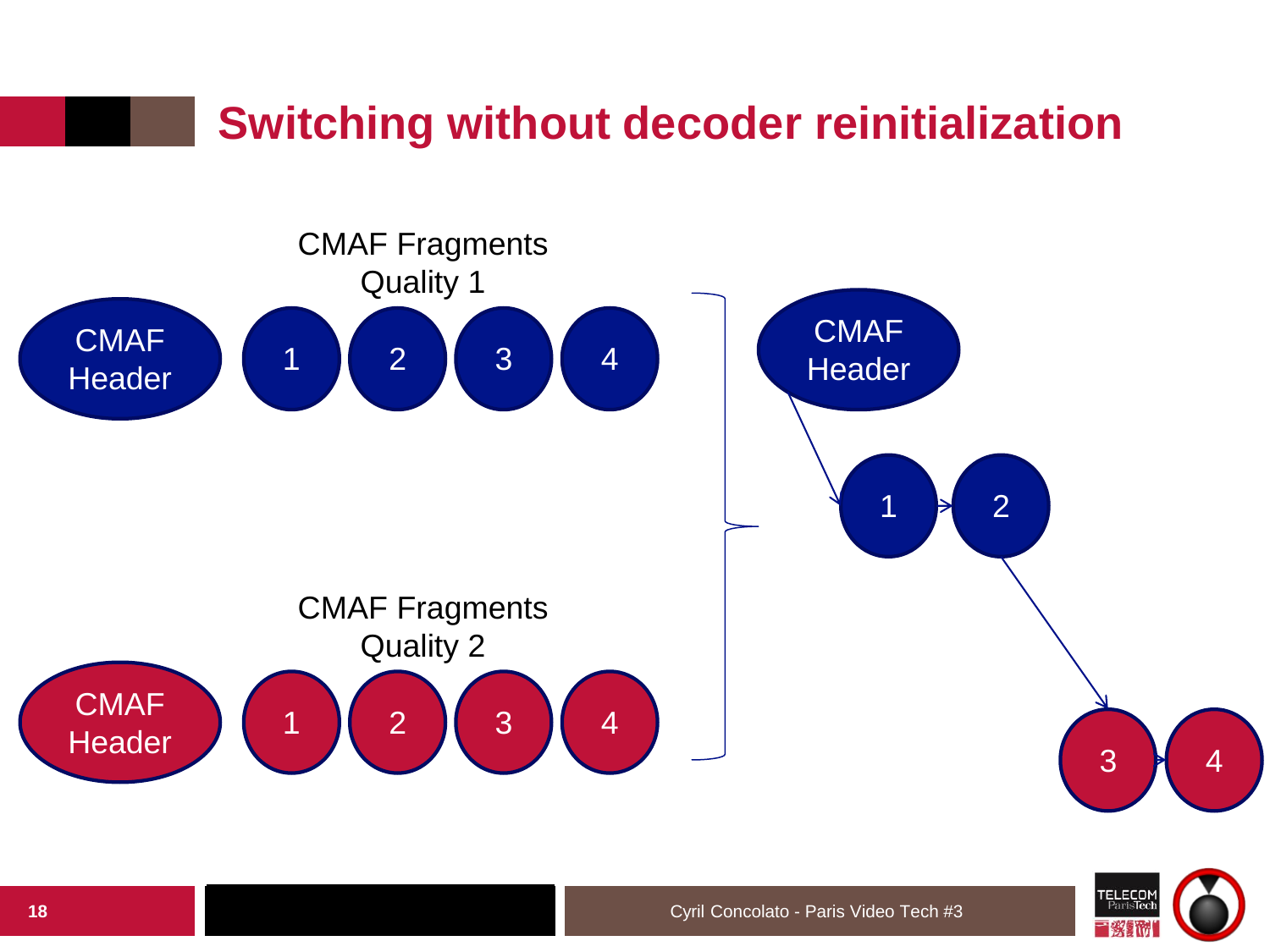# **CMAF Terminology**

#### **Switching Sets**

- Fragments from different Tracks that are switchable from a user perspective (language, aspect, …)
- Switching Sets Types
	- ─ Switching without pipeline re-initialization
		- Single Initialization Switching Set
	- ─ Switching with pipeline re-initialization
		- Multiple Initialization Switching Set
	- ─ Switching with relaxed constraints (e.g. encryption changes)
		- Aligned Switching Sets

#### **CMAF Selection Sets**

• Switching Sets where only one of them is displayed

#### **CMAF Presentation**

• Selection Sets that form a presentation

![](_page_18_Picture_14.jpeg)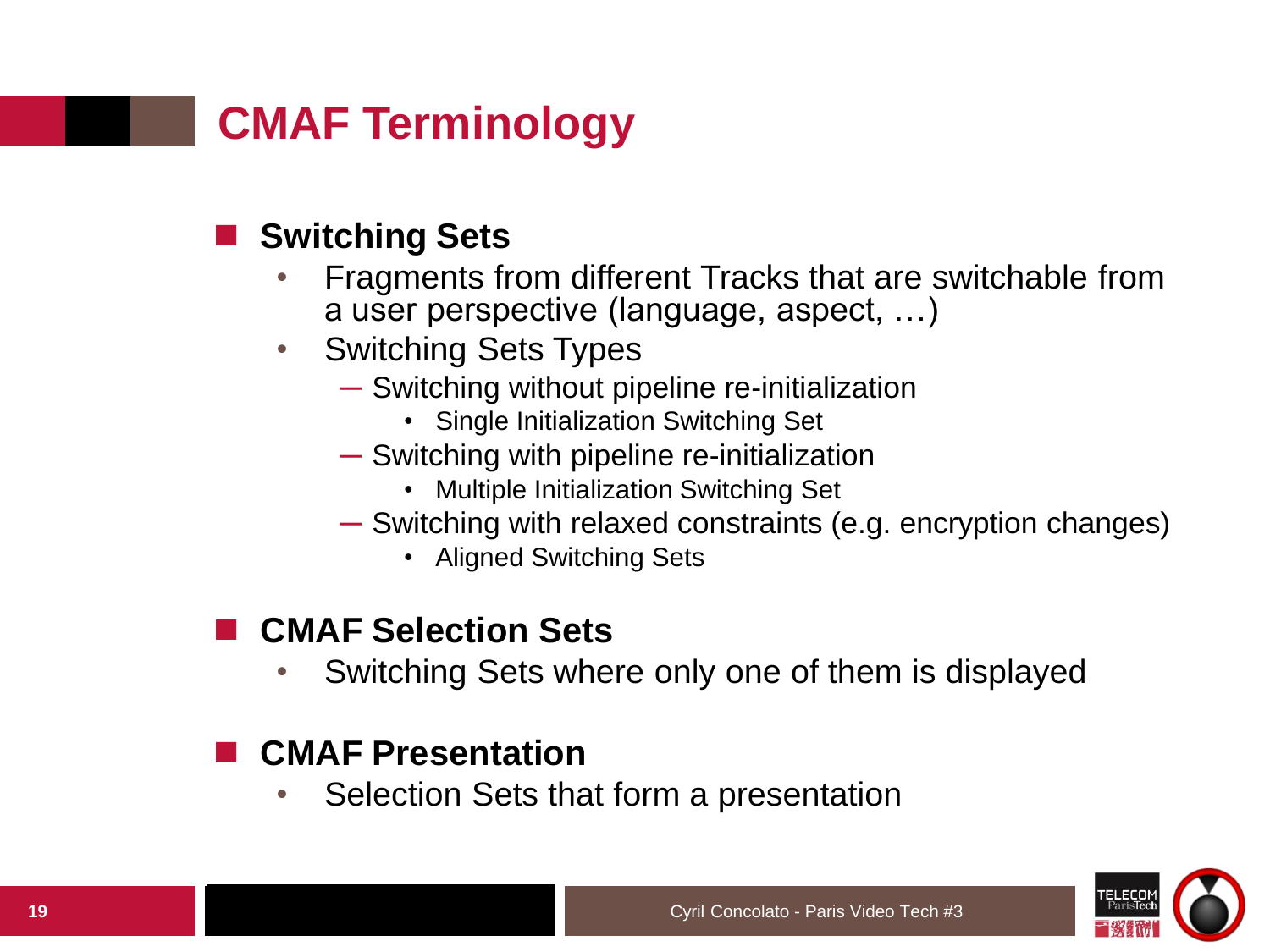![](_page_19_Picture_0.jpeg)

# CMAF Presentation

![](_page_19_Figure_2.jpeg)

![](_page_19_Picture_3.jpeg)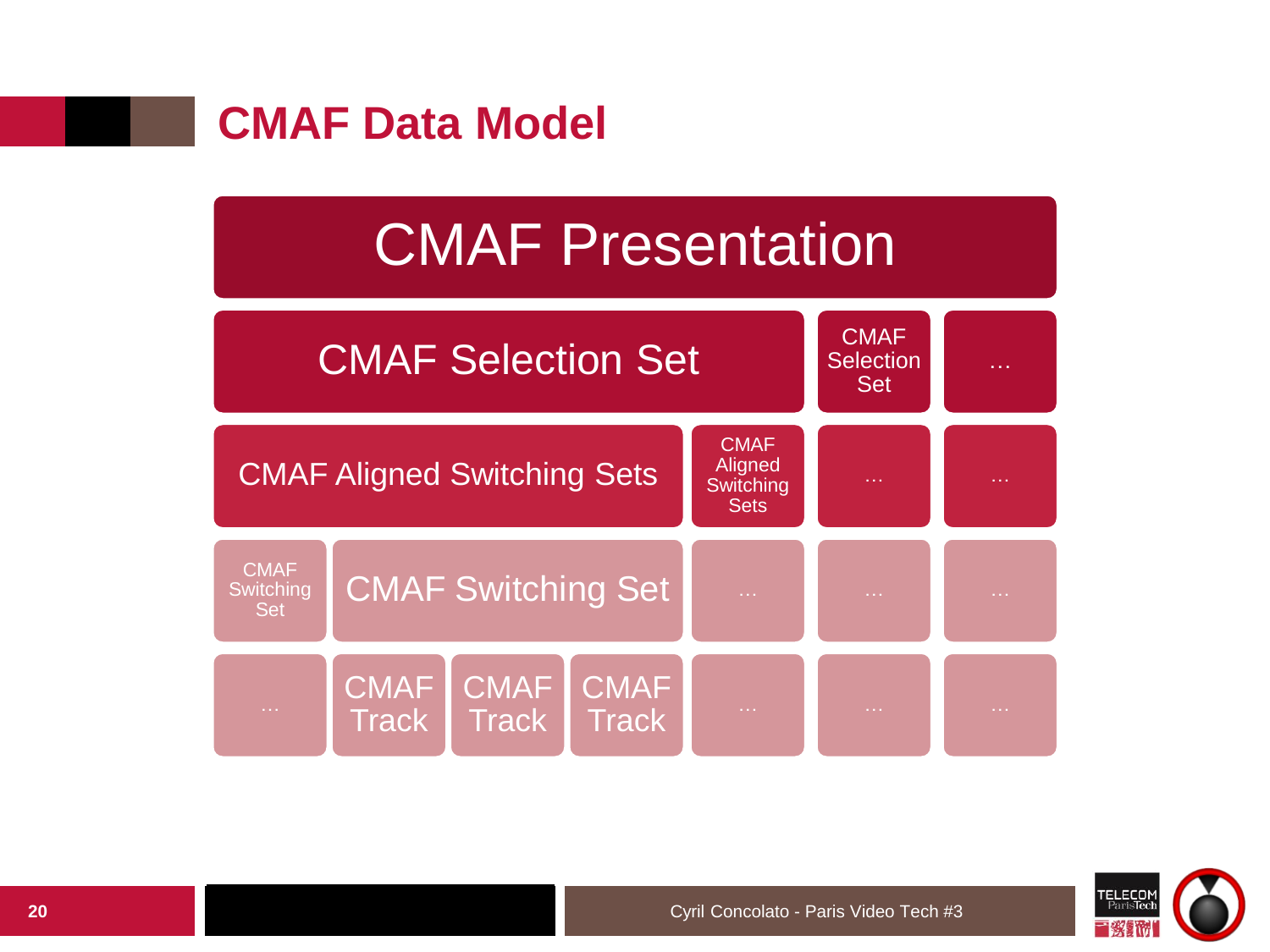# **CMAF Profiles**

**Media Profiles Presentation Profiles**

![](_page_20_Picture_2.jpeg)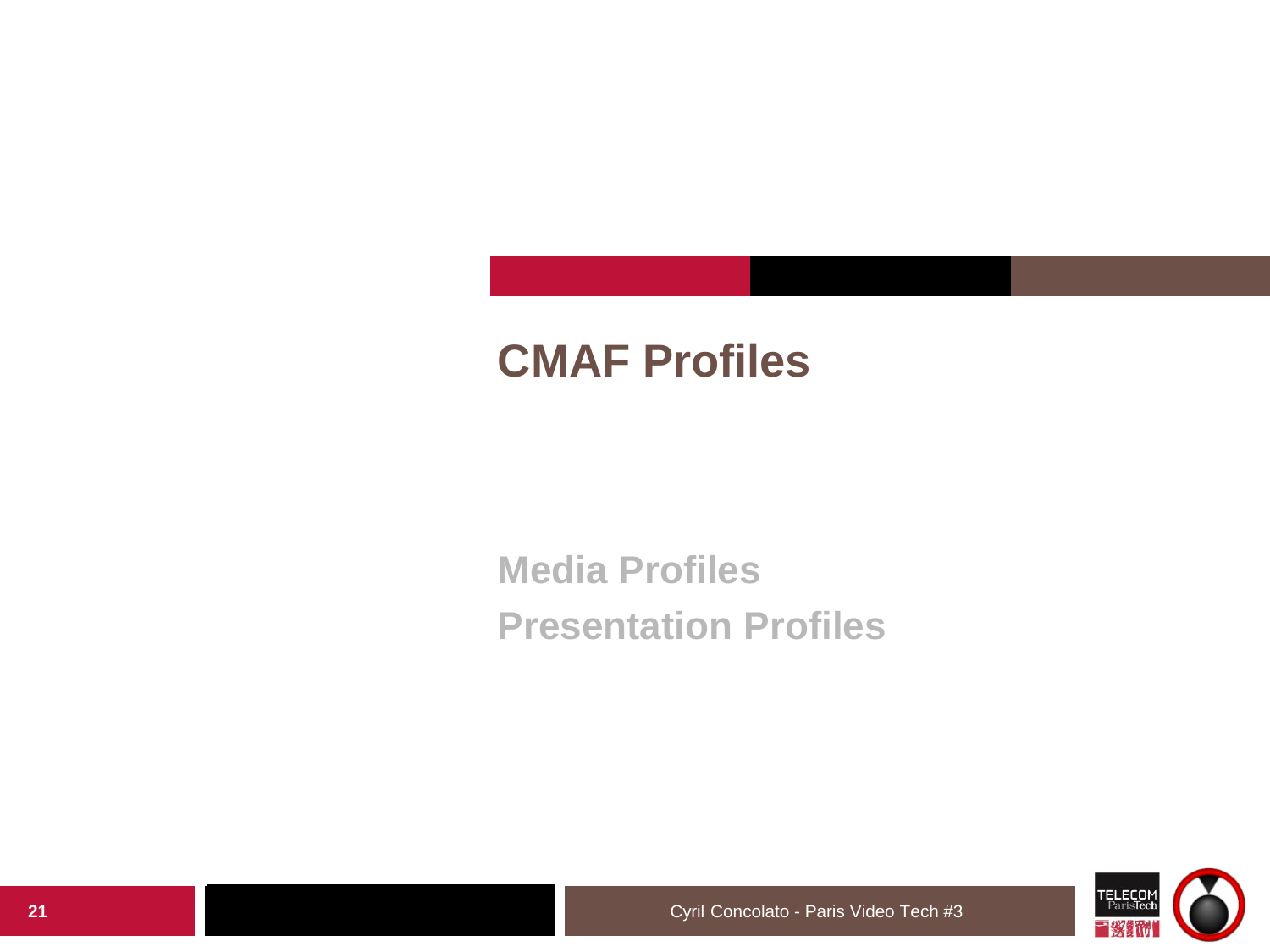# **AVC-based Video Media Profiles**

| <b>Media</b><br><b>Profile</b> | Cod<br>ec  | Pro<br>file | Lev<br>e <sub>l</sub> | <b>Color</b><br><b>Coding</b>        | <b>Transfer</b><br><b>Charact</b><br>eristics              | $\vert$ Max<br><b>Fra</b><br>me<br><b>Heig</b><br>ht | <b>Max</b><br><b>Fra</b><br>me<br><b>Widt</b><br>$\mathsf{h}$ | <b>Fra</b><br>me<br><b>Rat</b><br>e | <b>Max CMAF</b><br><b>File</b><br><b>Brand</b> |
|--------------------------------|------------|-------------|-----------------------|--------------------------------------|------------------------------------------------------------|------------------------------------------------------|---------------------------------------------------------------|-------------------------------------|------------------------------------------------|
| <b>SD</b>                      | <b>AVC</b> | Hig<br>h    | 3.1                   | <b>BT.709</b><br>or<br><b>BT.601</b> | <b>BT.709</b><br><b>or</b><br><b>BT.601</b><br><b>OETF</b> | 576                                                  | 864                                                           | 60                                  | 'cfsd'                                         |
| HD                             | <b>AVC</b> | Hig<br>h    | 4.0                   | <b>BT.709</b>                        | <b>BT.709</b><br><b>OETF</b>                               | 1080                                                 | 1920                                                          | 60                                  | 'cfhd'                                         |
| <b>HDHF</b>                    | <b>AVC</b> | Hig<br>h    | 4.2                   | <b>BT.709</b>                        | <b>BT.709</b><br><b>OETF</b>                               | 1080                                                 | 1920                                                          | 60                                  | 'chdf'                                         |

![](_page_21_Picture_2.jpeg)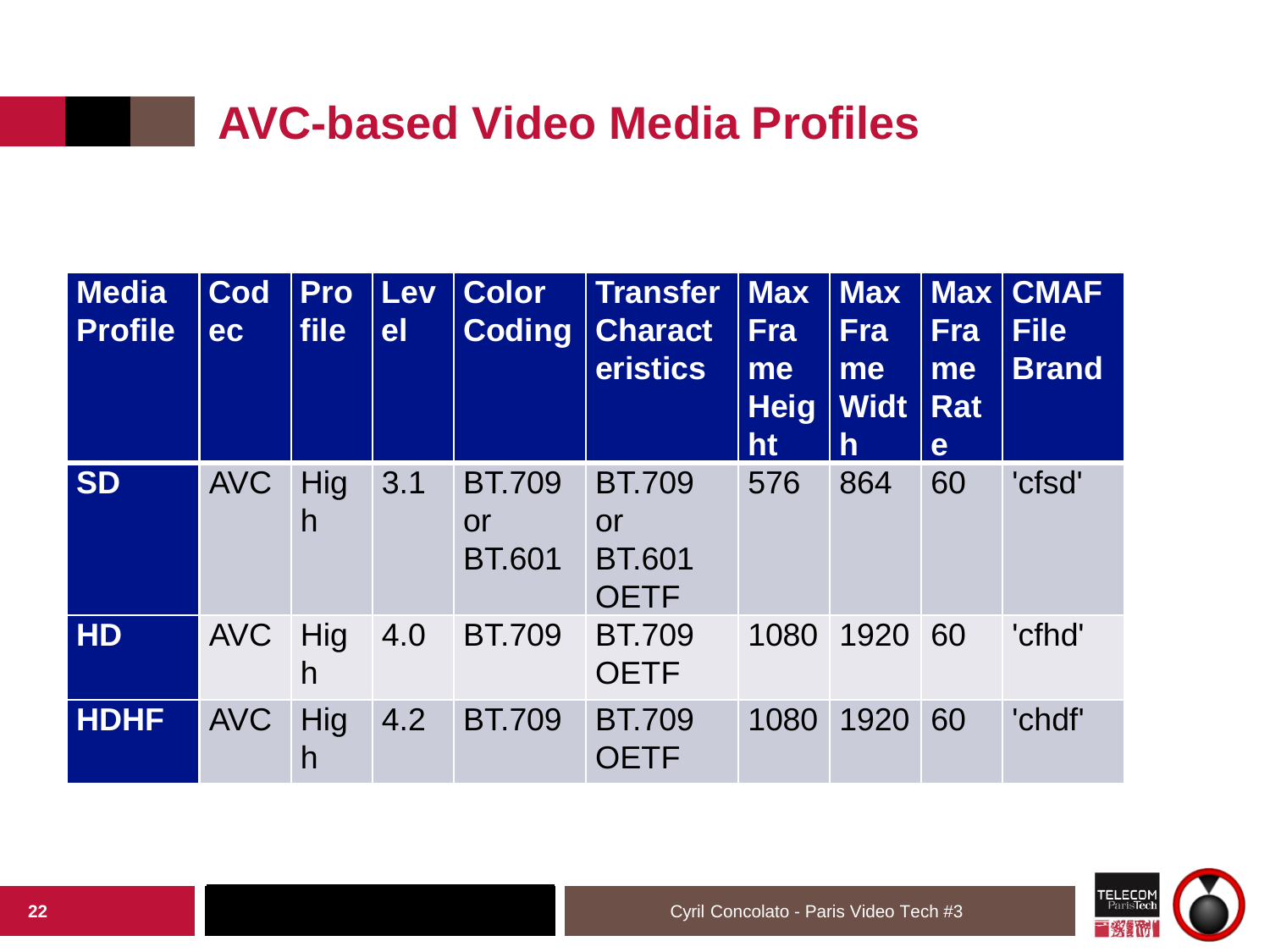# **HEVC-base Video Media Profiles**

| <b>Media</b><br><b>Profile</b> | <b>Code</b><br>$\mathbf{c}$ | <b>Profile</b>                         | <b>Level</b> | <b>Color</b><br><b>Coding</b> | <b>Transfer</b><br><b>Characterist</b><br><b>ics</b>    | <b>Max</b><br><b>Frame</b><br><b>Height</b> | <b>Max</b><br><b>Frame</b><br><b>Width</b> | <b>Max</b><br><b>Frame</b><br><b>Rate</b> | <b>CMAF</b><br><b>File</b><br><b>Brand</b> |
|--------------------------------|-----------------------------|----------------------------------------|--------------|-------------------------------|---------------------------------------------------------|---------------------------------------------|--------------------------------------------|-------------------------------------------|--------------------------------------------|
| HHD <sub>8</sub>               | <b>HEVC</b>                 | Main<br><b>MainTier</b>                | 4.1          | <b>BT.709</b>                 | <b>BT.709</b><br><b>OETF</b>                            | 1080                                        | 1920                                       | 60                                        | 'chhd'                                     |
| <b>HHD10</b>                   | <b>HEVC</b>                 | Main10<br><b>MainTier</b>              | 4.1          | <b>BT.709</b>                 | <b>BT.709</b><br><b>OETF</b>                            | 1080                                        | 1920                                       | 60                                        | 'chh1'                                     |
| UHD8                           | <b>HEVC</b>                 | Main <sub>8</sub><br><b>MainTier</b>   | 5.0          | <b>BT.709</b>                 | <b>BT.709</b><br><b>OETF</b>                            | 2160                                        | 3840                                       | 60                                        | 'cud8'                                     |
| <b>UHD10</b>                   | <b>HEVC</b>                 | Main10<br><b>MainTier</b><br>10-bit    | 5.1          | BT.709,<br>BT.2020            | <b>BT.709</b><br>OETF,<br><b>BT.2020</b><br><b>OETF</b> | 2160                                        | 3840                                       | 60                                        | 'cud1'                                     |
| <b>HDR10</b>                   | <b>HEVC</b>                 | Main10<br><b>MainTier</b><br>$10-b$ it | 5.1          | <b>BT-2020</b>                | BT.2100<br><b>PQ</b><br>Table 4<br><b>EOTF</b>          | 2160                                        | 3840                                       | 60                                        | 'cpq1'                                     |
| <b>HLG10</b>                   | <b>HEVC</b>                 | Main10<br><b>MainTier</b><br>10-bit    | 5.1          | <b>BT-2020</b>                | BT.2100<br>Table 5 HLG<br><b>OETF</b><br>[note1]        | 2160                                        | 3840                                       | 60                                        | 'clg1'                                     |

![](_page_22_Picture_2.jpeg)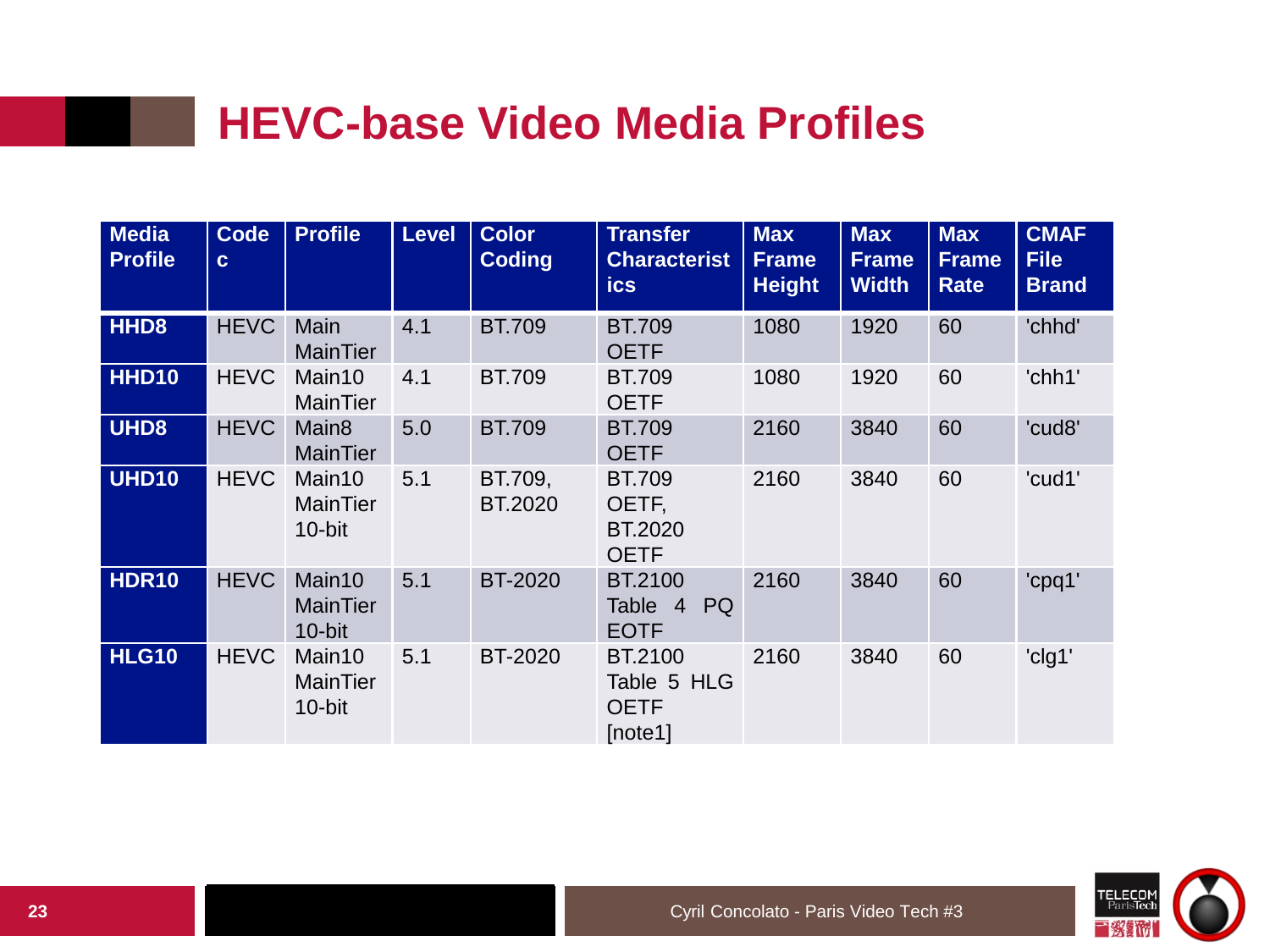# **Audio Track Profiles**

| <b>Media</b><br><b>Profile</b> | <b>Codec and Profile</b>                                      | <b>Number</b><br>channels | $of$ Max<br><b>Sampling</b><br><b>Rate</b> | <b>File</b><br><b>Brand</b> |
|--------------------------------|---------------------------------------------------------------|---------------------------|--------------------------------------------|-----------------------------|
|                                | <b>AAC Core AAC-LC, HE-AAC or Mono or Stereo</b><br>HE-AAC v2 |                           | 48 kHz                                     | 'caac'                      |
| <b>AAC</b><br><b>Adaptive</b>  | <b>AAC</b><br>constrained<br>for<br>adaptive switching        | Core Mono or Stereo       | $-48$ kHz                                  | 'caaa'                      |

![](_page_23_Picture_2.jpeg)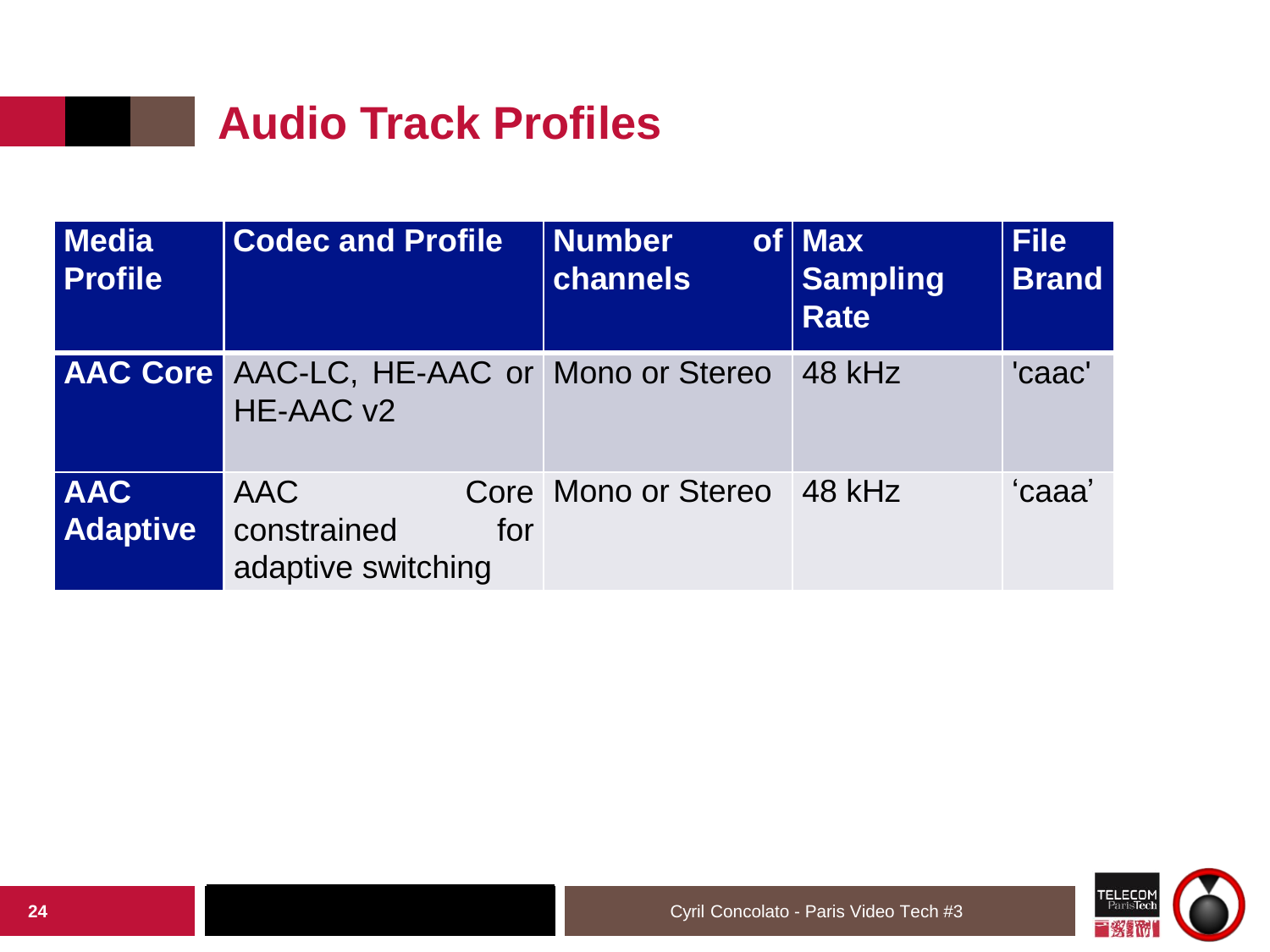![](_page_24_Picture_0.jpeg)

| <b>Media Profile</b>                       | <b>Format</b>                   | <b>Notes</b>                                                                                                                                     | <b>File</b><br><b>Brand</b> |
|--------------------------------------------|---------------------------------|--------------------------------------------------------------------------------------------------------------------------------------------------|-----------------------------|
| <b>WebVTT</b>                              | WebVTT, Version 1.0             | -pending normative<br>reference<br>https://w3c.github.io/w<br>ebytt/                                                                             | 'cwvt'                      |
| <b>TTML</b><br><b>IMSC1</b><br><b>Text</b> | in<br><b>Specified</b><br>1.1.4 | <b>Section IMSC1 Text Profile</b>                                                                                                                | $'$ im1t'                   |
| <b>TTML</b><br><b>IMSC1</b><br>Image       | Specified<br>in<br>1.1.5        | <b>Section IMSC1 Image Profile</b>                                                                                                               | 'im1i'                      |
| <b>CEA</b>                                 | CEA-608 and CEA-708             | Caption<br>data<br>embedded in<br><b>SEI</b><br>video<br>messages in<br>track; multiple closed<br>caption streams may<br>be present <sup>1</sup> | is 'ccea'                   |

![](_page_24_Picture_2.jpeg)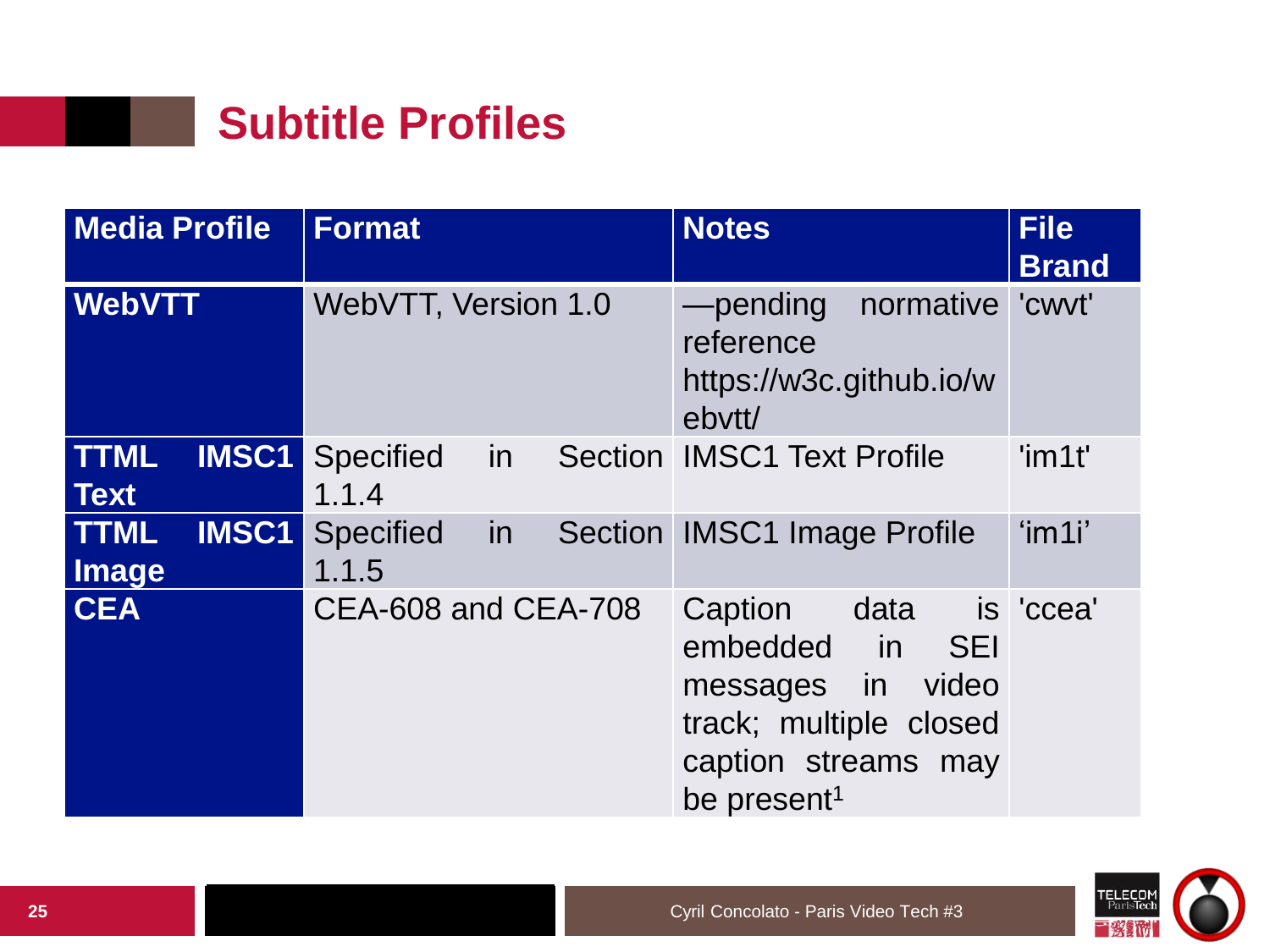# **CMAF Presentation Profiles**

#### **urn:mpeg:cmaf:presentation\_profile:cmfhd:2017**

- At least 'cfhd'
- At least 'caac'
- At least 'im1t'
- Not encrypted

#### **urn:mpeg:cmaf:presentation\_profile:cmfhdc:2017**

• CMFHD but with at least one 'cenc' encrypted media

#### **urn:mpeg:cmaf:presentation\_profile:cmfhds:2017**

• CMFHD but with at least one 'cbcs' encrypted media

![](_page_25_Picture_10.jpeg)